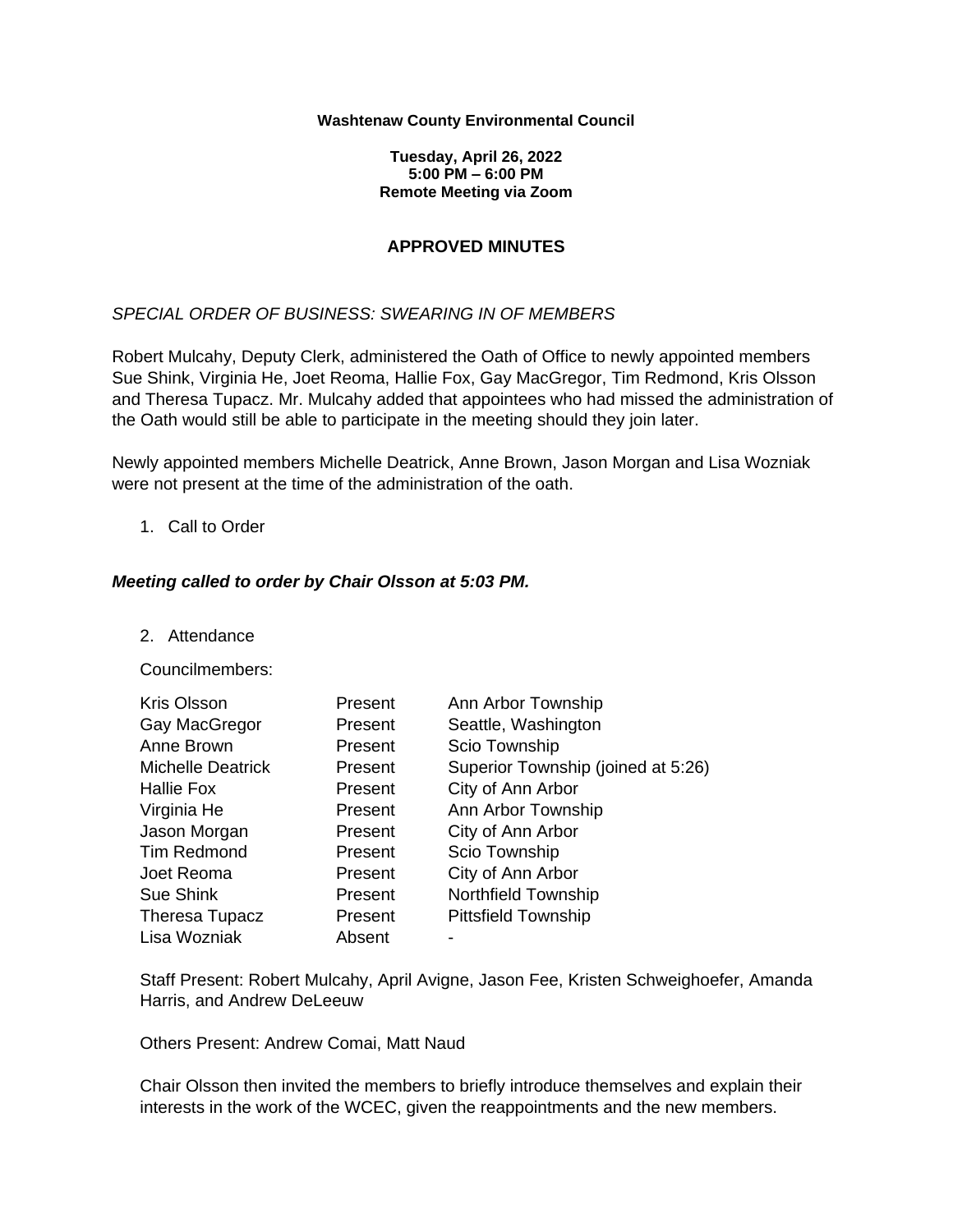3. Approval of the Agenda

# **Approval of the Agenda was moved by Shink and seconded by Morgan. Approved unanimously by roll call vote.**

- 4. Approval of Meeting Minutes
	- A. March 22, 2022

# **Approval of the March 22, 2022 minutes was moved by Fox and seconded by Shink. Approved unanimously by roll call vote.**

5. Citizen Participation:

None.

- 6. Council Responses to Citizen Participation None.
- 7. Special Presentations

None.

## 8. Regular Business

a. Climate Action Plan – Project Update

Matt Naud provided an update on the climate action plan. For the newly appointed members he indicated that he would be happy to meet separately to bring them up to speed on the planning process. He also shared resilientwashtenaw.org as the county's planning website. He presented information showing estimates of emissions from the State of Michigan and within Washtenaw County. He reviewed data collection efforts and challenges with DTE and Consumers' Energy. He shared data on electric vehicle charger installations and solar installations in southeastern Michigan. He provided an update on the planning of the vulnerability assessment, and an update on engagement and outreach. He then reviewed possible definitions of the draft strategies being considered in the plan.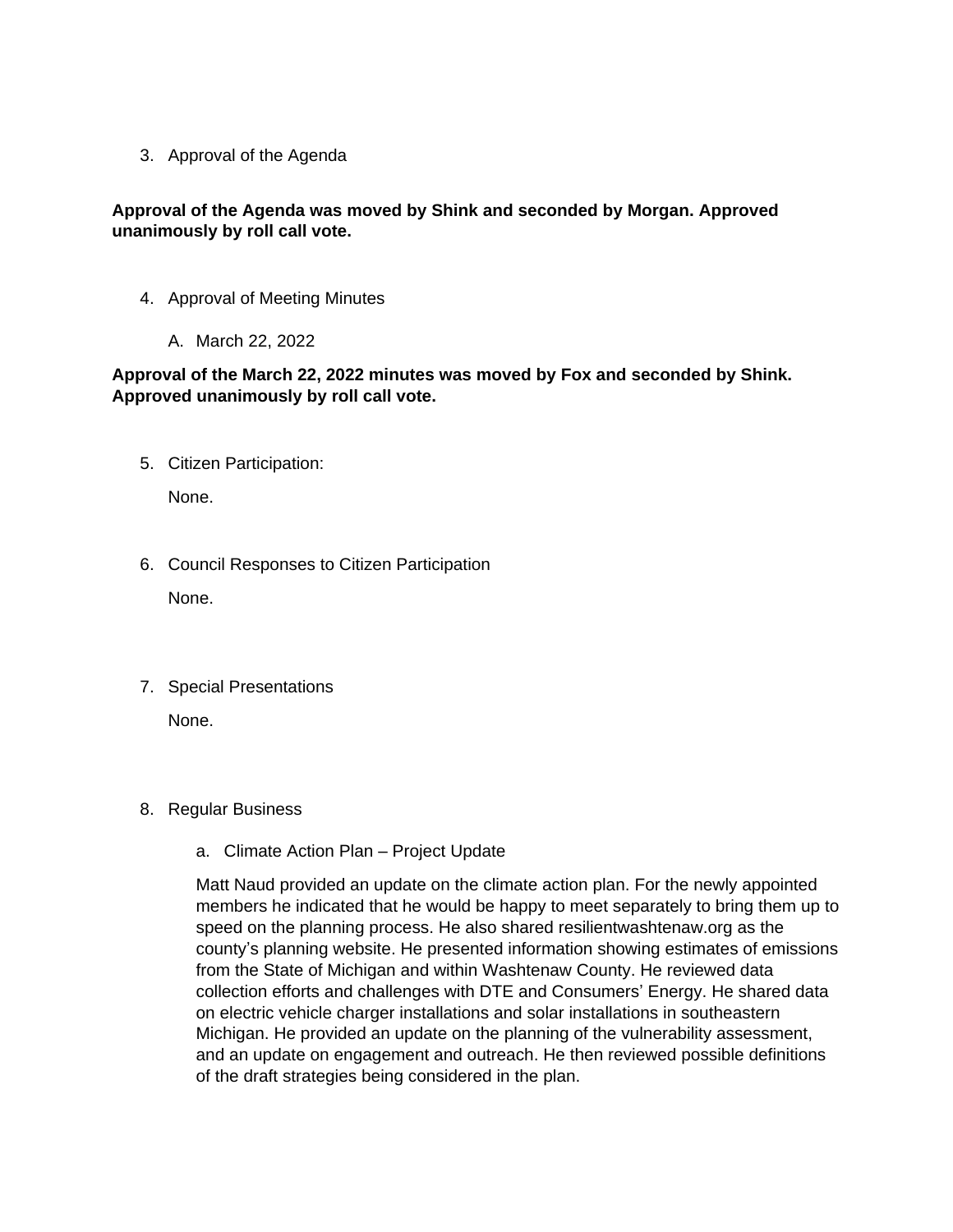Councilmember Deatrick asked about the best way to provide feedback on the draft framework reviewed at the meeting. Councilmember Tupacz expressed support for the idea and that she would like to see an agenda to make the time useful. Mr. DeLeeuw agreed that there was a lot of discussion to be had, and that he would develop a proposal for discussion between members and staff so interested in talking further on the draft framework.

### 9. New Business

a. Washtenaw County Pollution Prevention Program

Kristen Schweighoefer, Washtenaw County Environmental Health Director, provided an update of the County's Pollution Prevention Program, a current pause to the program, and the process underway to evaluate and update the program to better meet the needs of the County. She explained that changes to other regulations had altered the context in which the program operates, the statutory basis for the program, the purpose and application of the current program, enforcements, the scope of the pause, the timeline for the revision of the program, and the future way in which the program may be revised.

Chair Olsson thanks Ms. Schweighoefer for the presentation and indicated that this type of work was something the Council should be involved in the future.

Councilmember Tupacz asked about the risks to the public of the pause. Ms. Schweighoefer explained that the program had already been paused, that most time and effort in compliance is with paperwork, and that the biggest risk is with smaller operators who do not have resources to comply.

Councilmember Reoma asked if there would be youth and citizen scientist engagement in the program review. Ms. Schweighoefer indicated that she had been planning for general public engagement, but would look into those suggestions.

Councilmember Redmond asked about the application of the policy to large farms in Washtenaw County. Ms. Schweighoefer explained that farms are exempt from the regulation through Michigan's right-to-farm statute.

Mr. Comai asked about the application of the program to home insulation installers who carry chemicals in vehicles, given a recent experience with an energy audit and subsequent efficiency recommendation. Ms. Schweighoefer indicated that vehicles were not inspected, but a building would be. She also stated that other entities also overlap in this space, such as EGLE and MI-OSHA.

Chair Olsson thanked Ms. Schweighoefer for the presentation and said that this should come back to the WCEC in the future.